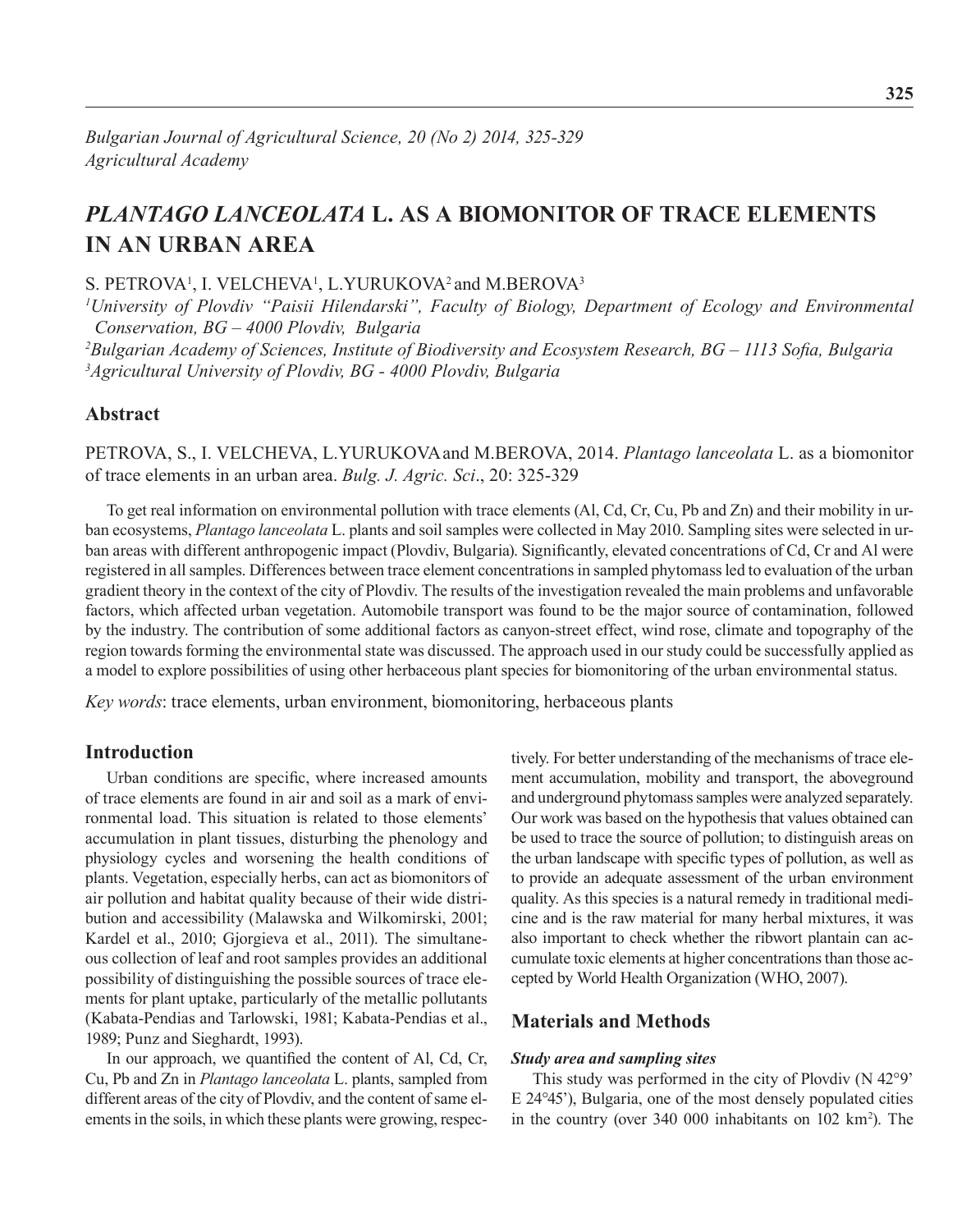selection of the sampling sites was made following the urban gradient hypothesis (McDonell and Hans, 2008). Seven sampling sites with different type of anthropogenic activity were chosen on the urban landscape (using GPS Garmin eTrex Vista HCx), as follows: Site 1 - NE district, green area, near an industrial area; Site 2– East district, suburb, near a city park; Site 3– SE district, suburb, near Rail station; Site 4 (green belt in the middle of busy street) and Site 5 (city park) – urban area, the real center of Plovdiv; Site 6– SW district, suburb, near a city park; Site 7 - West district, suburb, near city park.

### *Methodology of sampling*

The sampling period was 25-26 May 2010. Ten whole plants at flowering stage, growing at 5-10 m away from intensive traffic, were collected from all sampling sites. Exception was Site 4, where plants were collected from the green belt of the interim alley, up to 1 m from the roadway. The aboveground and underground plant parts were carefully separated and the representative samples were prepared for analyses. Soil samples were taken immediately surrounding the roots of the collected plants, at a depth of 0-40 cm. All the samples were stored in clean, labeled, polyethylene bags, closed tightly to avoid contamination during transportation. In laboratory conditions, the samples were air-dried, ground to a powder and homogenized.

#### *Chemical analysis*

The chemical analyses of plant samples were carried out in the Faculty of Chemistry, University of Plovdiv. About 1 g ground plant material was treated with 5 ml 65% nitric acid (Merck) for 24 h at room temperature and then for 5 min at 600 W (Microwave Digestion System CEM MDS 81D) in closed vessels. After cooling (1 h), vessels were opened and 2 ml nitric acid and 3 ml 30% hydrogen peroxide were added and were left to react for another 1 hour. For full digestion of the organic matter, samples were treated for 10 min again at 600 W. The content of Al, Cd, Cr, Cu, Pb and Zn was determined by inductively coupled plasma mass spectrometry(ICP-MS) using instrument Agilent 7700 ICP-MS (2009), DF 1000. All samples, blanks and standards were calibrated with international standards. Quality control was performed using the standard reference plant material (NCS DC73348).The chemical analyses of soil samples were carried out in Accredited Laboratory Complex, Agricultural university-Plovdiv, by ICP-MS (ISO 11466:95 and ISO 11047:95).

#### *Statistical analysis*

For evaluation of determined values, the descriptive statistical analysis was applied. The means of type sample and area location were evaluated by one-way ANOVA ( $p<0.05$ ). For grouping the studied elements the cluster analysis was used, and the relationships between the contents of individual elements in collected samples were studied using Pearson correlation coefficients. All statistical analyses were done with the STATISTICA 7.0 statistical package (StatSoft Inc., 2004).

## **Results and Discussion**

The content of Cd, Cr, Cu, Pb and Zn in the soil samples, collected immediately surrounding the roots of analyzed plants, was presented in Table 1. The descending row of the studied trace elements was found as follows: Zn >Pb> Cu >  $Cr > Cd$  (p<0.05). Data were compared with the Bulgarian permissible levels of contaminants in urban soils (Regulation norm 3, 2008). According to this legal document, our results were significantly lower than the maximal legal limit and we could not speak about any soil contamination in the area of Plovdiv, in general.

Concentrations of Al, Cd, Cr, Cu, Pb and Zn in the aboveground and underground phytomass sampled from the selected areas were given in Table 1. The descending row of the analyzed elements in both plant parts was found as follows:  $Al > Zn > Cu > Pb > Cr > Cd (p<0.05)$ . Data were compared with the maximal permissible content of the elements Cd (0.3  $mg.kg^{-1}$ ) and Pb (10 mg.kg<sup>1</sup>) in herbal medicines, given by WHO (2007). According to this criterion, all root samples were above the limit for Cd, while in the leaves its permissible level was exceeded only in Site 6 and Site 4. Increased lead content was measured only in the leaf samples from the intense traffic area – Site 4.

*Aluminum***:** Normal concentrations of Al in vascular plant species vary up to 200 mg.kg $^{-1}$  dry weights (Kabata-Pendias and Pendias, 1992). The mean values for Al concentrations in plantain leaves and roots, found in this study, were 224.43±6.4 mg.kg-1and 649.57±18.9 mg.kg-1, respectively. Maximal concentrations were detected in samples from Site 3, but almost all analyzed samples revealed an increased Al content in comparison with mentioned norm, especially in roots. Assuming the shoot-to-root ratio - lowest from all examined trace elements (0.345), it could be supposed that this element was soil derived, entered into the plants mainly through the roots and *P. lanceolata* showed a tendency to accumulate it.

*Cadmium***:** Generally, it is accepted that the normal Cd concentrations in plants are 0.2-0.8 mg.kg<sup>-1</sup>and in soil the critical level is between 3-5 mg.kg-1 (Kabata-Pendias and Pendias, 1992). Based on our results the area of Plovdiv could be assessed as not highly polluted by Cd according to these criteria. Plants take up this element primarily from the soil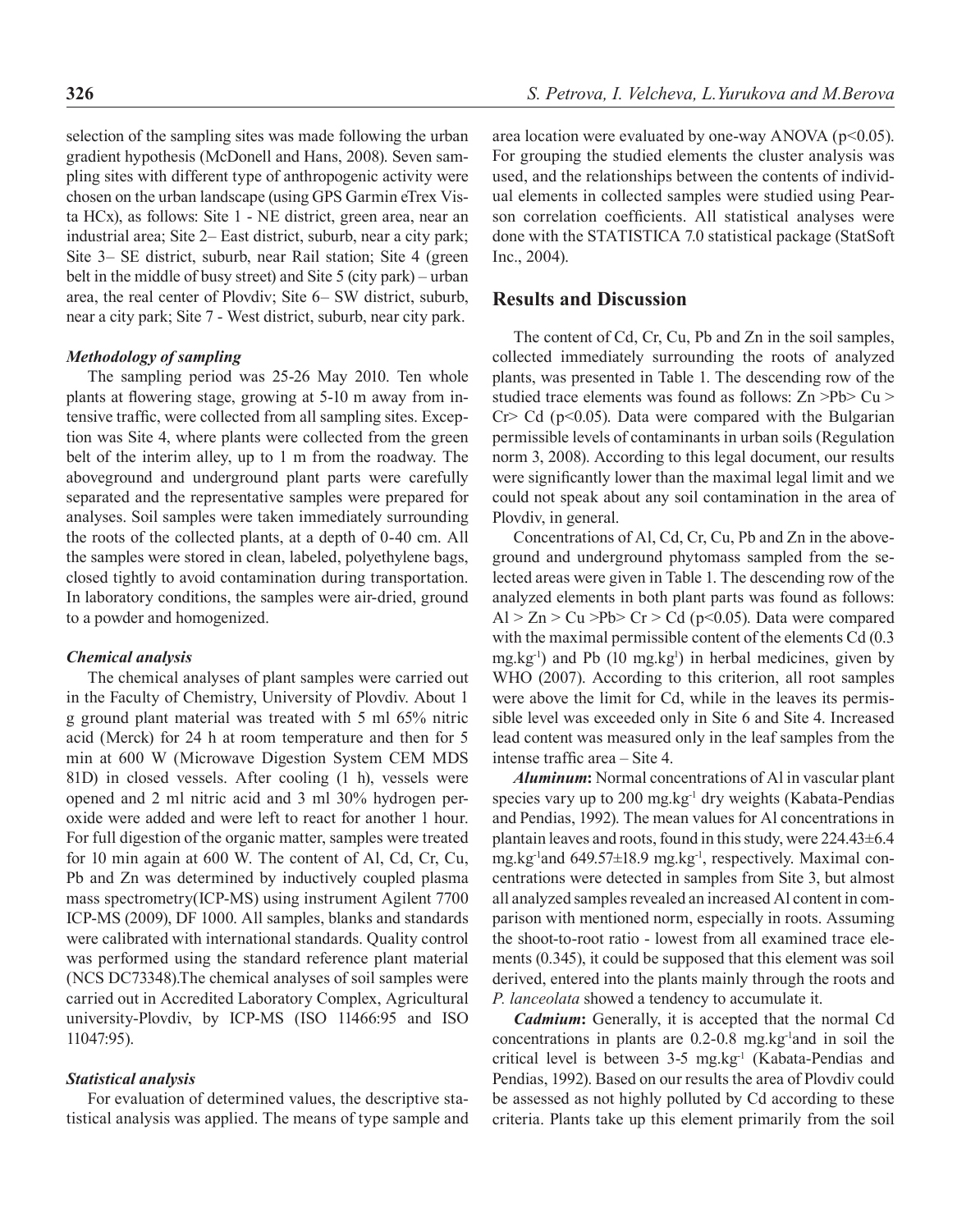**Table 1** 

**Concentrations of Al, Cd, Cr, Cu, Pb and Zn (mean±SD) in collected leaf, root and soil samples from the selected areas in Plovdiv (mg.kg-1)**

| Element        | Sample | Site 1           | Site 2          | Site 3          | Site 4          | Site 5           | Site 6          | Site 7          |
|----------------|--------|------------------|-----------------|-----------------|-----------------|------------------|-----------------|-----------------|
| Al             | Leaves | $284 \pm 8.2$    | $224 \pm 5.6$   | $370 \pm 11.5$  | $171 \pm 5.5$   | $128 \pm 3.3$    | $252 \pm 6.6$   | $142 \pm 3.8$   |
|                | Roots  | $620 \pm 18.0$   | $602 \pm 16.9$  | $1266 \pm 43.0$ | 597±15.5        | $377 \pm 8.3$    | $555 \pm 13.3$  | $530 \pm 17.0$  |
|                | Soil   |                  |                 |                 |                 |                  |                 |                 |
| C <sub>d</sub> | Leaves | $0.14 \pm 0.02$  | $0.25 \pm 0.03$ | $0.21 \pm 0.02$ | $0.58 \pm 0.03$ | $0.18 \pm 0.01$  | $0.45 \pm 0.02$ | $0.33 \pm 0.02$ |
|                | Roots  | $0.25 \pm 0.02$  | $0.54 \pm 0.02$ | $0.48 \pm 0.02$ | $0.80 \pm 0.04$ | $0.49 \pm 0.03$  | $1.05 \pm 0.04$ | $0.55 \pm 0.03$ |
|                | Soil   | $0.38 \pm 0.02$  | $0.2 \pm 0.01$  | $\leq 0.1$      | $0.72 \pm 0.03$ | $0.26 \pm 0.01$  | < 0.1           | < 0.1           |
| Cr             | Leaves | $1.32 \pm 0.11$  | $1.26 \pm 0.12$ | $1.08 \pm 0.1$  | $2.82 \pm 0.13$ | $0.49 \pm 0.08$  | $1.5 \pm 0.07$  | $0.25 \pm 0.04$ |
|                | Roots  | $2.33 \pm 0.16$  | $2.55 \pm 0.15$ | $5.78 \pm 0.23$ | $2.0 \pm 0.14$  | $1.15 \pm 0.05$  | $2.31 \pm 0.09$ | $1.74 \pm 0.12$ |
|                | Soil   | $23.2 \pm 1.1$   | $32.5 \pm 1.5$  | $38.8 \pm 1.8$  | $24.4 \pm 1.1$  | $15.75 \pm 0.73$ | $30.3 \pm 1.4$  | $49.1 \pm 2.3$  |
| Cu             | Leaves | $8 \pm 0.4$      | $11\pm0.33$     | $11\pm0.3$      | $9 \pm 0.49$    | $10\pm0.24$      | $10\pm0.48$     | $10\pm0.27$     |
|                | Roots  | $17\pm0.63$      | $18 \pm 0.86$   | $29 \pm 0.96$   | $19 \pm 0.46$   | $19\pm0.48$      | $23 \pm 0.55$   | $20 \pm 0.54$   |
|                | Soil   | $43.8 \pm 1.3$   | $27.6 \pm 0.8$  | $26.3 \pm 0.8$  | $58.04 \pm 1.7$ | $30.2 \pm 0.9$   | $27.3 \pm 0.8$  | $37.4 \pm 1.1$  |
| Pb             | Leaves | $2.2 \pm 0.09$   | $3.6 \pm 0.18$  | $3.0 \pm 0.14$  | $10\pm0.36$     | $1.3 \pm 0.06$   | $2.6 \pm 0.09$  | $2.0 \pm 0.09$  |
|                | Roots  | $2.7 \pm 0.17$   | $5.5 \pm 0.28$  | $4.2 \pm 0.19$  | $4.0 \pm 0.15$  | $3.9 \pm 0.15$   | $4.9 \pm 0.19$  | $3.3 \pm 0.15$  |
|                | Soil   | $44.25 \pm 1.86$ | $36.6 \pm 1.53$ | $39.6 \pm 1.66$ | $150 \pm 6.29$  | $39.3 \pm 1.7$   | $29.7 \pm 1.25$ | $48.4 \pm 2.03$ |
| Zn             | Leaves | $31\pm1.55$      | $44\pm2.55$     | $55 \pm 1.27$   | $43 \pm 0.95$   | $38\pm0.99$      | $53\pm2.49$     | $44 \pm 1.1$    |
|                | Roots  | $95 \pm 4.37$    | $185 \pm 8.7$   | $134\pm4.42$    | $72 \pm 1.87$   | $111\pm2.44$     | $149 \pm 3.73$  | $123 \pm 3.2$   |
|                | Soil   | $140.1 \pm 4.1$  | $94.3 \pm 2.7$  | $102.3 \pm 3.0$ | $215.8 \pm 6.3$ | $100.4 \pm 3.0$  | $99.5 \pm 2.9$  | $110.1 \pm 3.0$ |

through the roots and from the air through the leaves. The ratio between leaf and root Cd content, especially in Site 4 (0.725), Site 7 (0.600) and Site 1 (0.560), illustrated a significant percentage of its aerial origin. The statistical analysis revealed that a strong positive correlation ( $r=0.83$ ,  $p<0.05$ ) existed between Cd concentrations in leaves and in roots,confirming that in the studied area this element was air derived.

*Chromium***:** An excess of chromium was observed in aboveground phytomass from Site 4 (shoot to root ratio 1.41), followed by Site  $6(0.649)$  and Site 1  $(0.567)$ , which was in agreement with the fact that it was air derived and the main emitter was transport (because maximums were found in areas with highest traffic activity - Site 3 and Site 4).

*Copper***:** Although copper is an essential enzymatic element for normal plant growth and development, it can be toxic at concentrations above 25 mg.kg-1(Allen, 1989). The most common sources for Cu in the environment are pesticides, fertilizers, industries and sewage sludge. The mean values for Cu concentrations in plantain leaves and roots reached up to 9.86 $\pm$ 0.36 mg.kg<sup>-1</sup>and to 20.71 $\pm$ 0.64 mg.kg<sup>-1</sup>, respectively. Maximal values were obtained from Site 2 and Site 3, and from root samples in Site 6. Shoot-to-root ratio was highest in samples from Site 2 (0.611), followed by Site 5 (0.526). Obviously, *P. lanceolata* had an ability to bioaccumulate Cu, as a negative correlation ( $r=0.75$ ,  $p<0.05$ ) between soil and root

concentration of copper was found. This fact was confirmed by the descending order of the studied elements where Cu level was higher than the lead one in the plant tissues, although in the soil it was contrary wise.

Lead: Normal concentrations in plants are 0.1-10 mg.kg<sup>-1</sup> according to Kabata-Pendias and Pendias (1992). In our study, the high lead concentrations in aerial parts of plantain from Site 4 (shoot-to-root ratio is 2.5) was due to the lead coming from the exhaust emissions of vehicles, and its presence in the roots  $(4\pm 0.18 \text{ mg} \cdot \text{kg}^{-1})$  and in the soil  $(150\pm 6.29 \text{ mg} \cdot \text{kg}^{-1})$ due to pollution with waste water from different sources and wet deposition.

*Zinc***:** Zn is not considered highly phytotoxic and its toxicity limit varied between 300 and 400 mg.kg<sup>-1</sup> (Kabata-Pendias and Pendias, 1992). A plant foliar concentration of 100 mg.kg-1 has been quoted by Allen (1989) as a critical indicator of whether the environment is polluted with Zn. In our study, the average Zn concentration was  $44\pm1.56$  mg.kg<sup>-1</sup>in leaves and 124±4.1 mg.kg<sup>-1</sup>in roots. According to Allen's criterion, it could be concluded that the city of Plovdiv was contaminated to some extent with this metal. The dominant zinc content in the roots, rather than the aboveground plant organs, was evidence that it was soil derived and *P. lanceolata* showed a tendency for bioaccumulation (correlation between soil and root content was  $r=-0.78$ ,  $p<0.05$ ).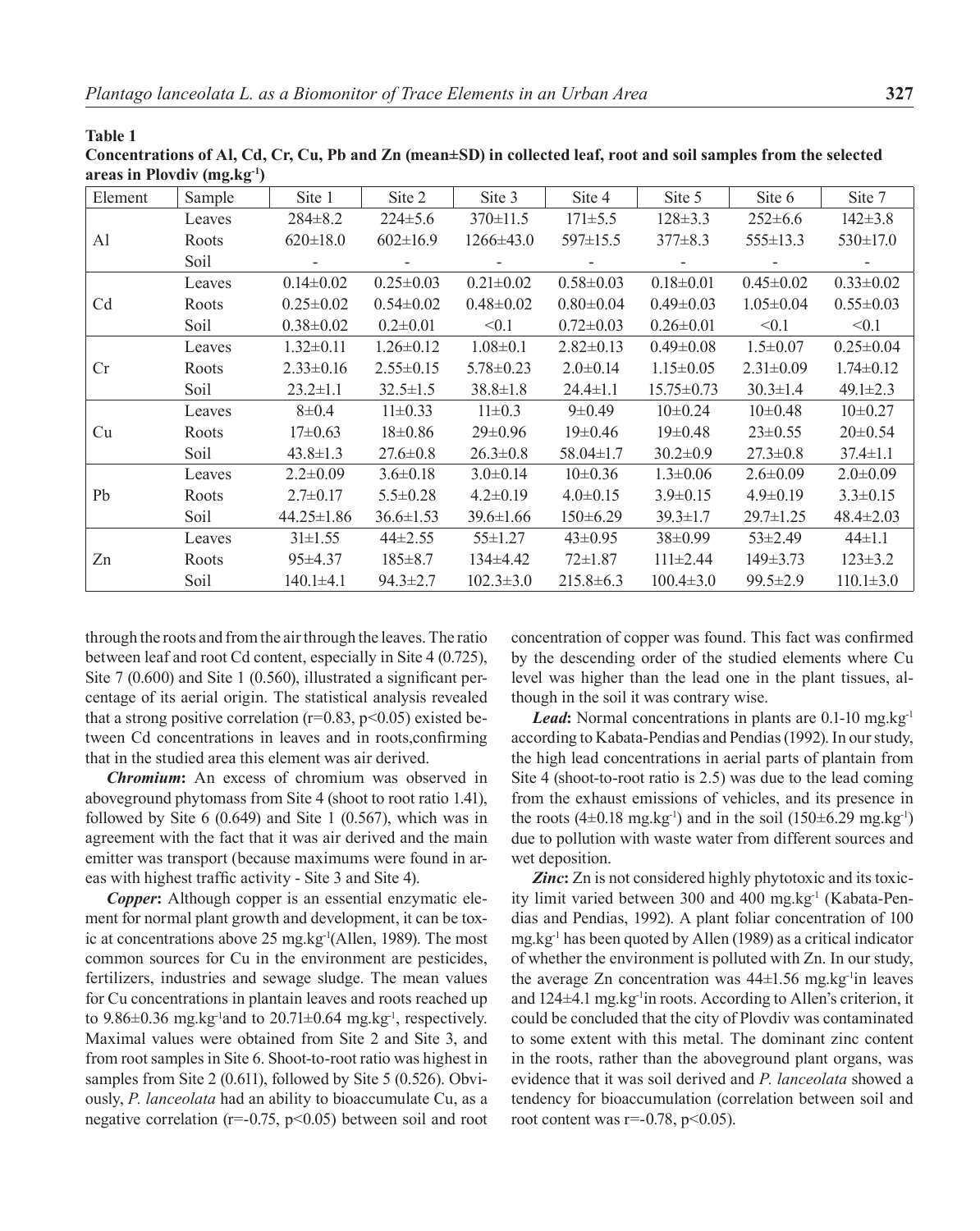Based on trace elements contents in *Plantago lanceolata*, the studied sampling sites were divided into two major clusters (Figure 1). The first one consisted of the pair Site  $6 -$ Site 7 (both situated in the West suburban area) and the pair Site 2 (East suburban area) – Site 5 (Central urban area). The second included the pair Site 1 (North industrial area) – Site 4 (Central urban area) and Site 3 (Southeast suburban area).

Root content of each one of six studied trace elements in all sampling sites was from 22% (Pb, Site 1) to 696% (Cr, Site 7) higher than that in the aboveground phytomass. Exception was established only for chromium and lead in plantain leaves from Site 4. This site was situated in the real center of Plovdiv, along one of the major traffic arteries, and characterized by the presence of tall buildings, high trees, some other barriers, and in this case, we could talk about the impact of the canyon-street effect (Vardoulakis et al., 2003; Tong and Leung, 2012). The ranking of the studied zones by cluster analysis (Figure 1) confirmed the urban gradient hypothesis only to some extent. Explanations of the observed deviations could be found in the topography of the studied region, the presence of the canyon-street effect, the character of the wind rose, climate conditions and some other factors.

We have compared our results with data from a previous biomonitoring research in the region of Plovdiv using same plant species (Dimitrova and Yurukova, 2005). It could be noticed that in the North part of the town, the contamination with Cd, Cu, Pb and Zn was from 1.5 to 10 times lower. When regarding the Central city part, we found a slight decrease (1.5-3 times) in the concentrations of the mentioned elements.



**Fig. 1. Cluster analysis of the selected sampling sites**

## **Conclusion**

The results revealed that the distribution of the studied trace elements in analyzed plant organs was not homogenous and probably was dependent on the physicochemical characteristics of the element and its origin. Cd, Cr, Cu and Pb were defined mainly as air-derived pollutants in the studied urban environment, while aluminum and zinc - as soil derived. Most of the analyzed trace elements showed a tendency to accumulate primarily in the roots rather than in the leaves, but the mechanism was related to wet and dry atmospheric deposition and the elements' mobility in the soil and plant tissues.

Differences between trace element concentrations in sampled phytomass led to evaluation of the urban gradient theory in the context of the city of Plovdiv. Automobile transport was found to be the major source of contamination, followed by the industry. The contribution of some additional factors as the canyon-street effect, the character of the wind rose, climate conditions and the topography of the studied region towards forming the environmental state was established too.

The approach used in our study can be successfully applied as a model to explore possibilities of other herbaceous plant species being used for biomonitoring of the urban environmental quality.

## **References**

- **Allen, S. E.,** 1989. Chemical analyses of ecological material.2nd Edition. *Blackwell Scientific*, London, 380 pp.
- **Dimitrova, I. and L. Yurukova,** 2005. Biondication of anthropogenic pollution with *Plantagolanceolata* (*Plantaginaceae*): metal accumulation, morphological and stomatal leaf characteristics. *PhytologiaBalcanica*, **11** (1): 89-96.
- **Gjorgieva, D., T. Kadifkova-Panovska, K. Baĉeva and T. Stafilov**, 2011. Assessment of heavy metal pollution in Republic of Macedonia using a plant assay. *Archives of Environmental Contamination and Toxicology*, **60:** 233-240.
- **Kabata-Pendias, A. and P. Tarlowski,** 1981. Impact of a copper smelter on agricultural environment. Part II. Contamination of herbage. *Roczn. Glebozn*, **32:** 215-221.
- **Kabata-Pendias, A., B. Galczynska and S. Dudka,** 1989. Baseline zinc content of soils and plants in Poland. *Environmental Geochemistry and Health*, **11**: 19-24
- **Kabata-Pendias, A. and H. Pendias**, 1992. Trace elements in soils and plants. Boca Raton, FL, *CRC Press*, 486 pp.
- **Kardel, F., K. Wuyts, M. Babanezhad, U.W.A. Vitaharana, T. Wuytack, G. Potters and R. Samson**, 2010. Assessing urban habitat quality based on specific leaf area and stomatal characteristics of *Plantago lanceolata* L. *Environmental Pollution*,